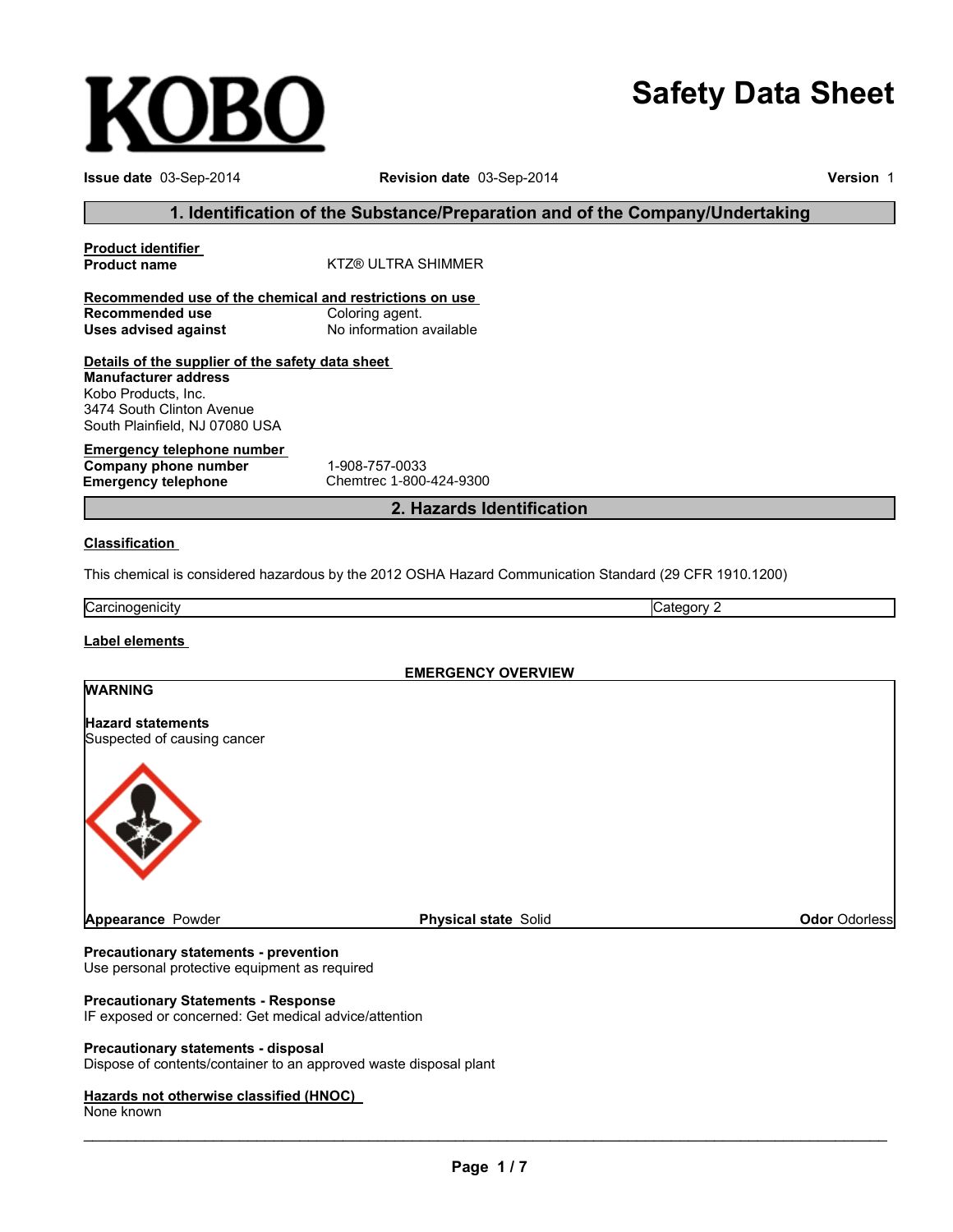#### **Other Information**

No information available

#### **3. Composition/information on Ingredients**

\_\_\_\_\_\_\_\_\_\_\_\_\_\_\_\_\_\_\_\_\_\_\_\_\_\_\_\_\_\_\_\_\_\_\_\_\_\_\_\_\_\_\_\_\_\_\_\_\_\_\_\_\_\_\_\_\_\_\_\_\_\_\_\_\_\_\_\_\_\_\_\_\_\_\_\_\_\_\_\_\_\_\_\_\_\_\_\_\_\_\_\_\_

| <b>Chemical name</b> | CAS No     | Weight-%                 |
|----------------------|------------|--------------------------|
| Mica                 | 12001-26-2 | $.0 - 92.0$<br>04<br>n i |
| Fitanium dioxide     | 13463-67-7 | $8.0 - 18.0$             |

| 4. First aid measures                                                             |                                                                                                                                    |  |
|-----------------------------------------------------------------------------------|------------------------------------------------------------------------------------------------------------------------------------|--|
| <b>First aid measures</b>                                                         |                                                                                                                                    |  |
| <b>General advice</b>                                                             | If symptoms persist, call a physician.                                                                                             |  |
| Eye contact                                                                       | Rinse immediately with plenty of water, also under the eyelids, for at least 15 minutes. If<br>symptoms persist, call a physician. |  |
| <b>Skin contact</b>                                                               | Wash off immediately with soap and plenty of water while removing all contaminated<br>clothes and shoes.                           |  |
| <b>Inhalation</b>                                                                 | Remove to fresh air. If breathing is irregular or stopped, administer artificial respiration.                                      |  |
| Ingestion                                                                         | If swallowed, do not induce vomiting: seek medical advice immediately and show this<br>container or label.                         |  |
| Self-protection of the first aider                                                | Use personal protective equipment as required.                                                                                     |  |
| Most important symptoms and effects, both acute and delayed                       |                                                                                                                                    |  |
| <b>Symptoms</b>                                                                   | No known effects under normal use conditions.                                                                                      |  |
| <u>Indication of any immediate medical attention and special treatment needed</u> |                                                                                                                                    |  |
| Note to physicians                                                                | Effects of exposure (inhalation, ingestion or skin contact) to substance may be delayed.                                           |  |

#### **5. Fire-fighting measures**

**Suitable extinguishing media**

Use extinguishing measures that are appropriate to local circumstances and the surrounding environment.

**Unsuitable extinguishing media** No information available.

**Specific hazards arising from the chemical** None in particular.

**Explosion data Sensitivity to mechanical impact** None. **Sensitivity to static discharge** None.

**Protective equipment and precautions for firefighters**

Use personal protective equipment as required.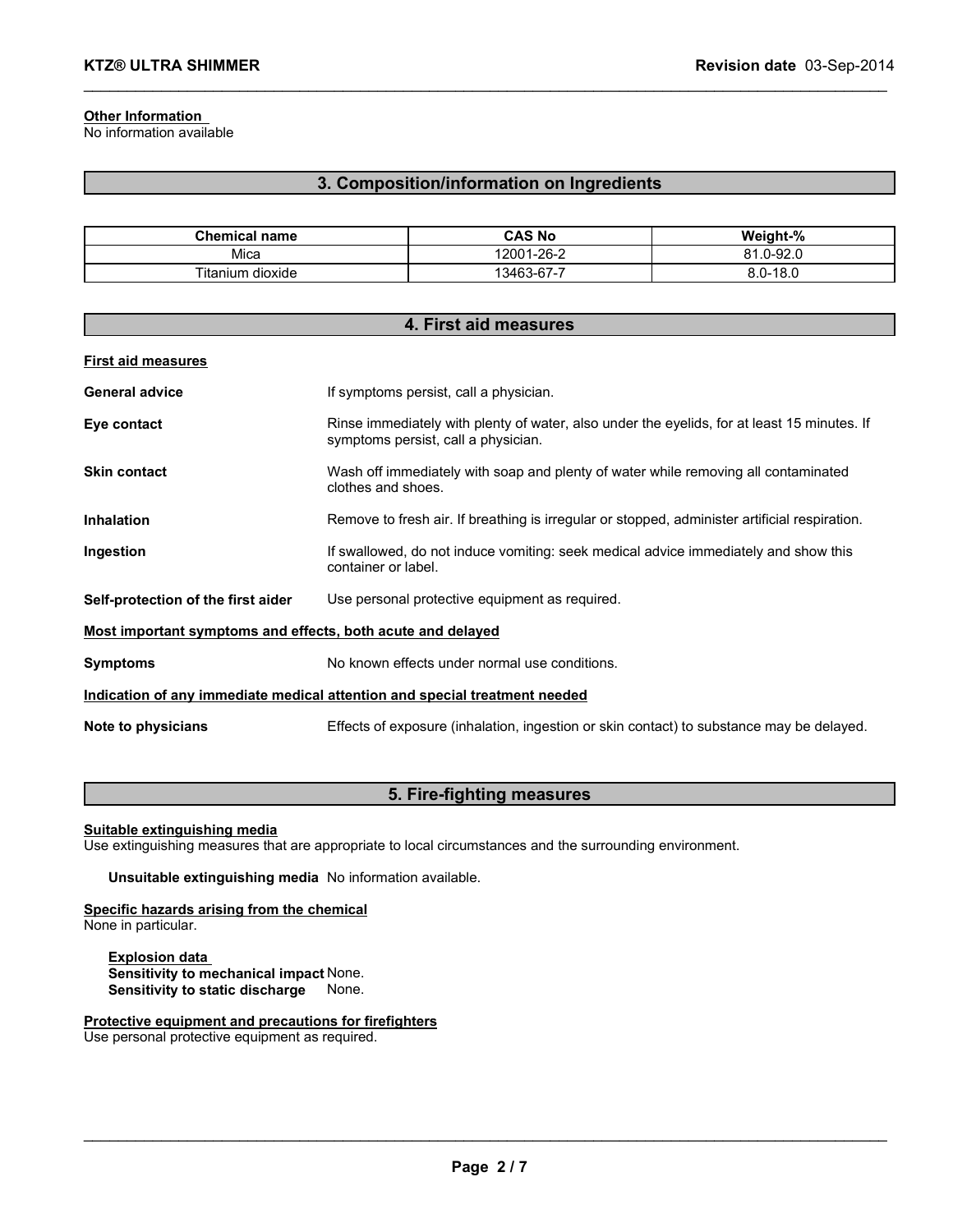#### **6. Accidental release measures**

\_\_\_\_\_\_\_\_\_\_\_\_\_\_\_\_\_\_\_\_\_\_\_\_\_\_\_\_\_\_\_\_\_\_\_\_\_\_\_\_\_\_\_\_\_\_\_\_\_\_\_\_\_\_\_\_\_\_\_\_\_\_\_\_\_\_\_\_\_\_\_\_\_\_\_\_\_\_\_\_\_\_\_\_\_\_\_\_\_\_\_\_\_

#### **Personal precautions, protective equipment and emergency procedures**

| <b>Personal precautions</b>                          | Use personal protective equipment as required. Ensure adequate ventilation, especially in<br>confined areas. Wash thoroughly after handling. Avoid creating dust. Avoid contact with<br>eyes and skin. |  |
|------------------------------------------------------|--------------------------------------------------------------------------------------------------------------------------------------------------------------------------------------------------------|--|
| For emergency responders                             | Use personal protective equipment as required.                                                                                                                                                         |  |
| <b>Environmental precautions</b>                     | Collect spillage. Do not allow into any sewer, on the ground or into any body of water.                                                                                                                |  |
| Methods and material for containment and cleaning up |                                                                                                                                                                                                        |  |
| <b>Methods for containment</b>                       | Prevent further leakage or spillage if safe to do so.                                                                                                                                                  |  |
| Methods for cleaning up                              | Avoid creating dust. Sweep up and shovel into suitable containers for disposal.                                                                                                                        |  |

#### **7. Handling and Storage**

## **Precautions for safe handling** Advice on safe handling **Avoid creating dust. Use only in well-ventilated areas. Avoid contact with skin and eyes.** Use personal protective equipment as required. **Conditions for safe storage, including any incompatibilities Storage conditions** Keep container tightly closed in a dry and well-ventilated place. Store at ambient conditions. **Incompatible materials** Strong oxidizing agents. Strong acids.

#### **8. Exposure Controls/Personal Protection**

#### **Control parameters**

#### **Exposure guidelines** .

| <b>Chemical name</b> | <b>ACGIH TLV</b>                            | <b>OSHA PEL</b>                          | <b>NIOSH IDLH</b>                            |
|----------------------|---------------------------------------------|------------------------------------------|----------------------------------------------|
| Mica                 | TWA: $3 \text{ mg/m}^3$ respirable fraction |                                          | IDLH: 1500 mg/m <sup>3</sup>                 |
| 12001-26-2           |                                             |                                          | TWA: $3 \text{ mg/m}^3$ containing $\lt 1\%$ |
|                      |                                             |                                          | Quartz respirable dust                       |
| Titanium dioxide     | TWA: $10 \text{ mg/m}^3$                    | TWA: $15 \text{ mg/m}^3$ total dust      | IDLH: $5000 \text{ mg/m}^3$                  |
| 13463-67-7           |                                             | (vacated) TWA: $10 \text{ mg/m}^3$ total |                                              |
|                      |                                             | dust                                     |                                              |

#### **Appropriate engineering controls**

**Engineering controls** Ensure adequate ventilation, especially in confined areas.

#### **Individual protection measures, such as personal protective equipment**

| <b>Eye/face protection</b>     | Wear safety glasses with side shields (or goggles).                       |
|--------------------------------|---------------------------------------------------------------------------|
| Skin and body protection       | Wear protective gloves and protective clothing.                           |
| <b>Respiratory protection</b>  | In case of insufficient ventilation, wear suitable respiratory equipment. |
| General hygiene considerations | Handle in accordance with good industrial hygiene and safety practice.    |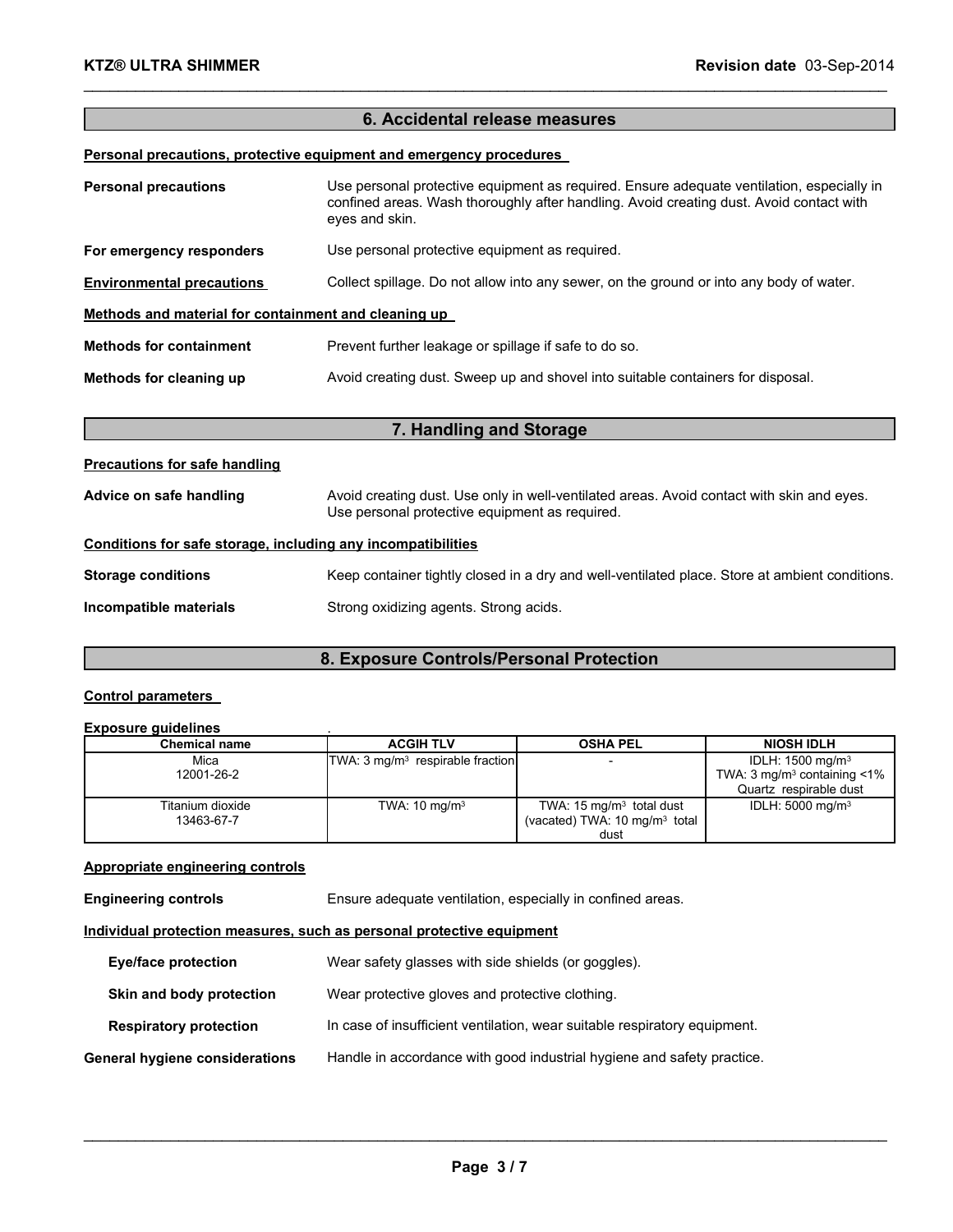#### **9. Physical and Chemical Properties**

\_\_\_\_\_\_\_\_\_\_\_\_\_\_\_\_\_\_\_\_\_\_\_\_\_\_\_\_\_\_\_\_\_\_\_\_\_\_\_\_\_\_\_\_\_\_\_\_\_\_\_\_\_\_\_\_\_\_\_\_\_\_\_\_\_\_\_\_\_\_\_\_\_\_\_\_\_\_\_\_\_\_\_\_\_\_\_\_\_\_\_\_\_

#### **Information on basic physical and chemical properties**

| <b>Physical state</b><br>Appearance<br>Color | Solid<br>Powder<br>Silver-white | Odor<br><b>Odor threshold</b> | Odorless<br>No information available |
|----------------------------------------------|---------------------------------|-------------------------------|--------------------------------------|
| <b>Property</b>                              | <b>Values</b>                   | Remarks •                     |                                      |
| pН                                           | $6 - 11$                        |                               |                                      |
| Melting point/freezing point                 | >1000 °C                        |                               |                                      |
| Boiling point / boiling range                |                                 | No information available      |                                      |
| <b>Flash point</b>                           |                                 | No information available      |                                      |
| <b>Evaporation rate</b>                      |                                 | No information available      |                                      |
| Flammability (solid, gas)                    |                                 | No information available      |                                      |
| <b>Flammability limit in air</b>             |                                 |                               |                                      |
| <b>Upper flammability limit</b>              |                                 | No information available      |                                      |
| Lower flammability limit                     |                                 | No information available      |                                      |
| Vapor pressure                               |                                 | No information available      |                                      |
| <b>Vapor density</b>                         |                                 | No information available      |                                      |
| <b>Specific gravity</b>                      |                                 | No information available      |                                      |
| <b>Water solubility</b>                      | Insoluble in water              |                               |                                      |
| Solubility in other solvents                 |                                 | No information available      |                                      |
| <b>Partition coefficient</b>                 |                                 | No information available      |                                      |
| <b>Autoignition temperature</b>              |                                 | No information available      |                                      |
| <b>Decomposition temperature</b>             |                                 | No information available      |                                      |
| Kinematic viscosity                          |                                 | No information available      |                                      |
| <b>Dynamic viscosity</b>                     |                                 | No information available      |                                      |
| <b>Explosive properties</b>                  |                                 | No information available      |                                      |
| <b>Oxidizing properties</b>                  |                                 | No information available      |                                      |
| <b>Other Information</b>                     |                                 |                               |                                      |
| Softening point                              | No information available        |                               |                                      |
| <b>Molecular weight</b>                      | No information available        |                               |                                      |
| VOC content (%)                              | No information available        |                               |                                      |
| <b>Density</b>                               | No information available        |                               |                                      |
| <b>Bulk density</b>                          | No information available        |                               |                                      |

#### **10. Stability and Reactivity**

#### **Reactivity** No data available

**Chemical stability** Stable under normal conditions.

#### **Possibility of hazardous reactions**

None under normal processing.

**Hazardous polymerization** Hazardous polymerization does not occur.

#### **Conditions to avoid** None known.

**Incompatible materials** Strong oxidizing agents. Strong acids.

#### **Hazardous decomposition products**

None under normal use conditions.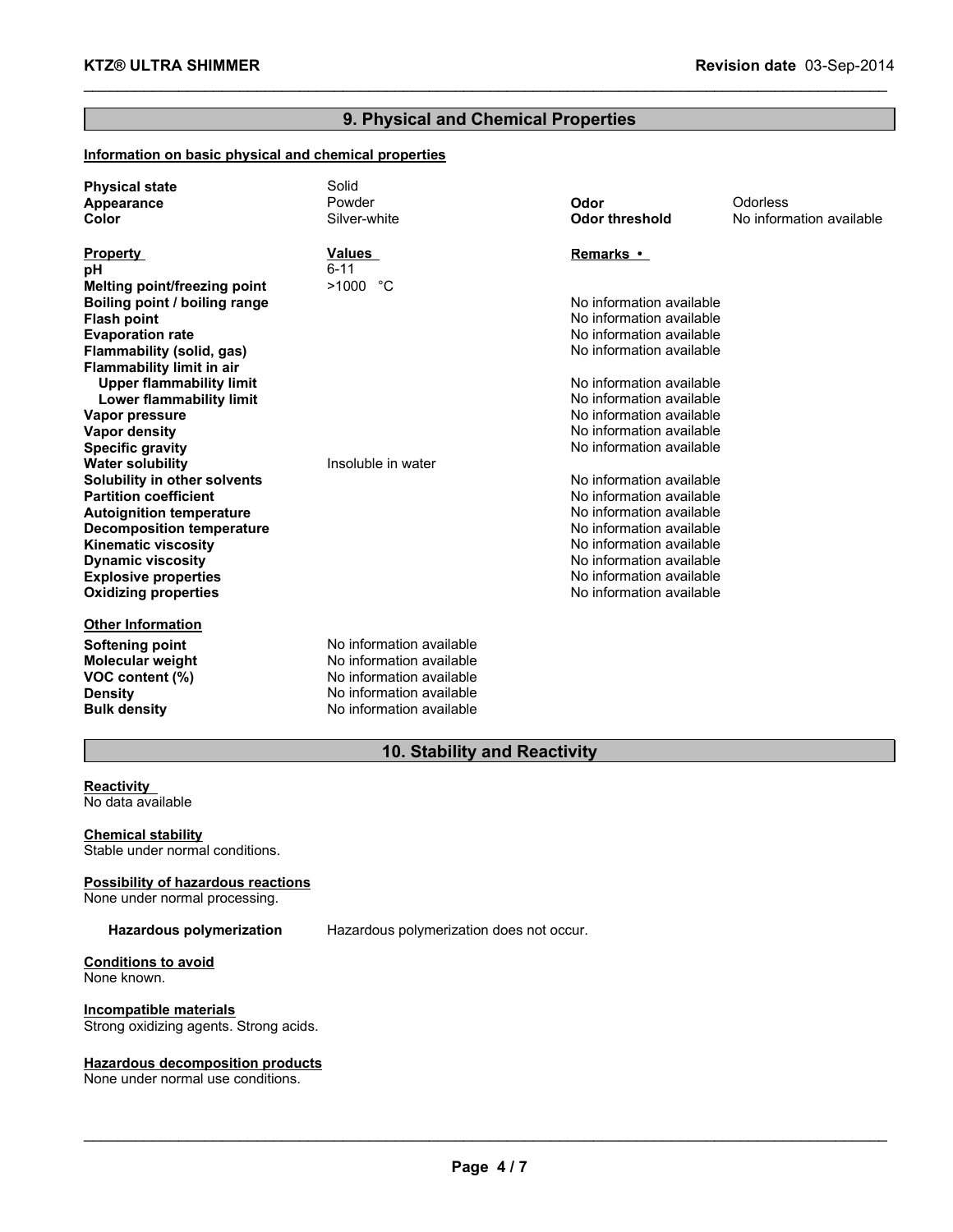#### **11. Toxicological Information**

\_\_\_\_\_\_\_\_\_\_\_\_\_\_\_\_\_\_\_\_\_\_\_\_\_\_\_\_\_\_\_\_\_\_\_\_\_\_\_\_\_\_\_\_\_\_\_\_\_\_\_\_\_\_\_\_\_\_\_\_\_\_\_\_\_\_\_\_\_\_\_\_\_\_\_\_\_\_\_\_\_\_\_\_\_\_\_\_\_\_\_\_\_

#### **Information on likely routes of exposure**

#### **Product information**

| <b>Inhalation</b>   | No data available. |
|---------------------|--------------------|
| Eye contact         | No data available. |
| <b>Skin contact</b> | No data available. |
| Ingestion           | No data available. |

#### **Component information**

| <b>Chemical name</b>           | Oral LD50          | <b>Dermal LD50</b> | <b>LC50</b><br><b>Inhalation</b> |
|--------------------------------|--------------------|--------------------|----------------------------------|
| Titanium dioxide<br>13463-67-7 | 10000 mg/kg<br>Rat |                    |                                  |

#### **Information on toxicological effects**

**Symptoms** No information available.

#### **Delayed and immediate effects as well as chronic effects from short and long-term exposure**

| <b>Skin corrosion/irritation</b>  | No information available.                                                                |
|-----------------------------------|------------------------------------------------------------------------------------------|
| Serious eye damage/eye irritation | No information available.                                                                |
| <b>Irritation</b>                 | No information available.                                                                |
| <b>Corrosivity</b>                | No information available.                                                                |
| <b>Sensitization</b>              | No information available.                                                                |
| Germ cell mutagenicity            | No information available.                                                                |
| Carcinogenicity                   | This product contains one or more substances which are classified by IARC as             |
|                                   | carcinogenic to humans (Group I), probably carcinogenic to humans (Group 2A) or possibly |
|                                   | agroinagania to bumana (Croup 2P)                                                        |

| carcinogenic to numaris (Group ZD). |       |             |            |             |
|-------------------------------------|-------|-------------|------------|-------------|
| <b>Chemical name</b>                | ACGIH | <b>IARC</b> | <b>NTP</b> | <b>OSHA</b> |
| Titanium dioxide                    |       | Group 2B    |            |             |
| 13463-67-7                          |       |             |            |             |

*Group 2B - Possibly Carcinogenic to Humans*

| X - Present            |                           |
|------------------------|---------------------------|
| Reproductive toxicity  | No information available. |
| Developmental toxicity | No information available. |

| Teratogenicity           | No information available. |
|--------------------------|---------------------------|
| STOT - single exposure   | No information available. |
| STOT - repeated exposure | No information available. |
| Aspiration hazard        | No information available. |
|                          |                           |

#### **12. Ecological Information**

#### **Ecotoxicity**

None known

### **Persistence and degradability**

No information available.

#### **Bioaccumulation**

No information available.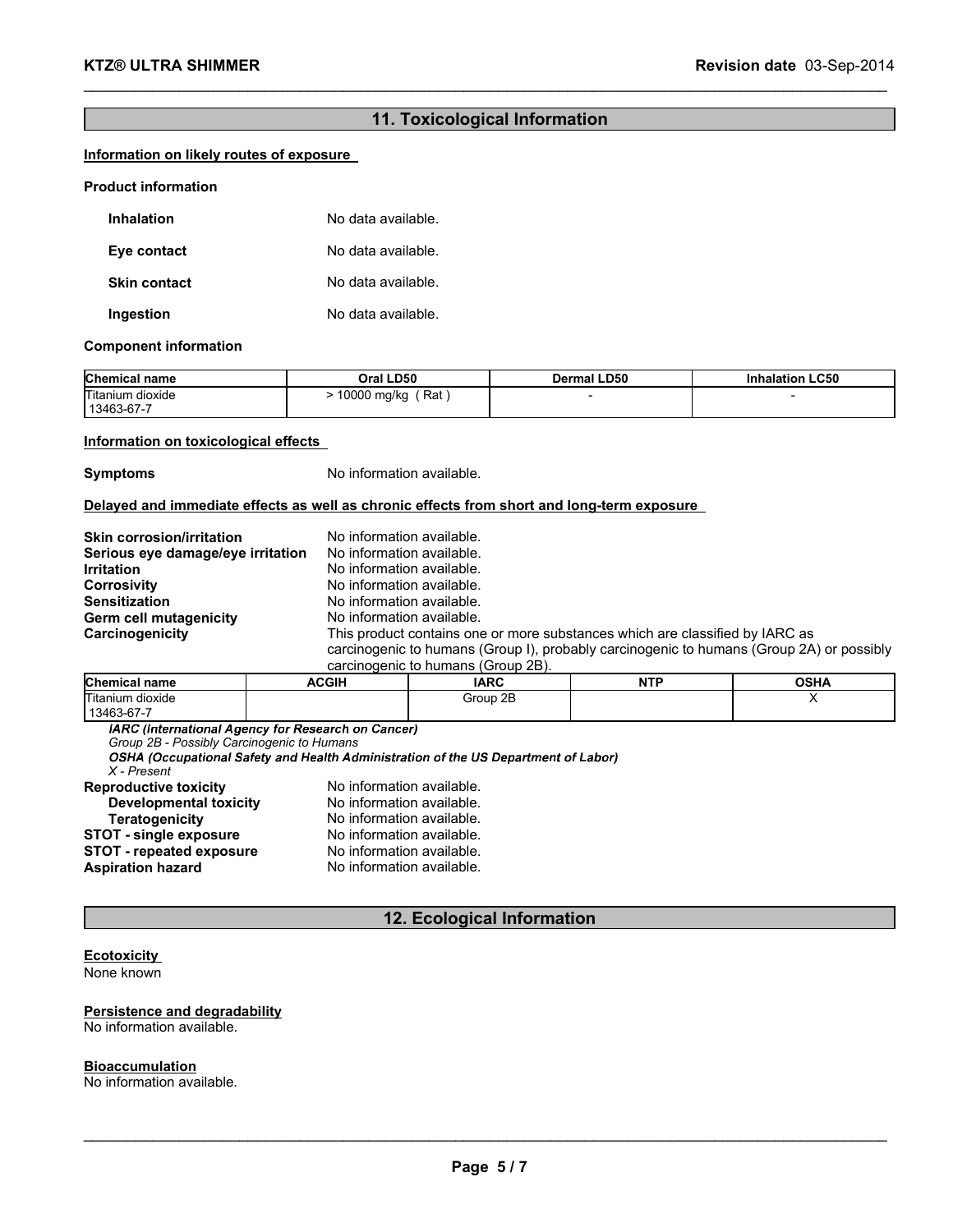#### **Other adverse effects** No information available

| <b>13. Disposal Considerations</b> |                                                                                                        |  |
|------------------------------------|--------------------------------------------------------------------------------------------------------|--|
| Waste treatment methods            |                                                                                                        |  |
| <b>Disposal of wastes</b>          | Disposal should be in accordance with applicable regional, national and local laws and<br>regulations. |  |
| Contaminated packaging             | Disposal should be in accordance with applicable regional, national and local laws and<br>regulations. |  |

\_\_\_\_\_\_\_\_\_\_\_\_\_\_\_\_\_\_\_\_\_\_\_\_\_\_\_\_\_\_\_\_\_\_\_\_\_\_\_\_\_\_\_\_\_\_\_\_\_\_\_\_\_\_\_\_\_\_\_\_\_\_\_\_\_\_\_\_\_\_\_\_\_\_\_\_\_\_\_\_\_\_\_\_\_\_\_\_\_\_\_\_\_

|             | 14. Transport Information |  |  |
|-------------|---------------------------|--|--|
| <u>DOT</u>  | Not regulated             |  |  |
| ICAO (air)  | Not regulated             |  |  |
| <b>IATA</b> | Not regulated             |  |  |
| <b>IMDG</b> | Not regulated             |  |  |
| <u>RID</u>  | Not regulated             |  |  |
| <u>ADR</u>  | Not regulated             |  |  |

### **15. Regulatory information**

| <b>International inventories</b> |          |
|----------------------------------|----------|
| <b>TSCA</b>                      | Complies |
| <b>DSL/NDSL</b>                  | Complies |
| <b>EINECS/ELINCS</b>             | Complies |
| <b>ENCS</b>                      | Complies |
| <b>IECSC</b>                     | Complies |
| <b>KECL</b>                      | Complies |
| <b>PICCS</b>                     | Complies |
| <b>AICS</b>                      | Complies |

#### **Legend:**

**TSCA** - United States Toxic Substances Control Act Section 8(b) Inventory **DSL/NDSL** - Canadian Domestic Substances List/Non-Domestic Substances List **EINECS/ELINCS** - European Inventory of Existing Chemical Substances/European List of Notified Chemical Substances **ENCS** - Japan Existing and New Chemical Substances **IECSC** - China Inventory of Existing Chemical Substances **KECL** - Korean Existing and Evaluated Chemical Substances **PICCS** - Philippines Inventory of Chemicals and Chemical Substances **AICS** - Australian Inventory of Chemical Substances

#### **US Federal Regulations**

#### **SARA 313**

Section 313 of Title III of the Superfund Amendments and Reauthorization Act of 1986 (SARA). This product does not contain any chemicals which are subject to the reporting requirements of the Act and Title 40 of the Code of Federal Regulations, Part 372

#### **SARA 311/312 Hazard Categories**

| <b>Acute Health Hazard</b>   | N٥ |
|------------------------------|----|
| <b>Chronic Health Hazard</b> | N٥ |

 $\_$  . The contribution of the contribution of the contribution of the contribution of the contribution of the contribution of the contribution of the contribution of the contribution of the contribution of the contributio